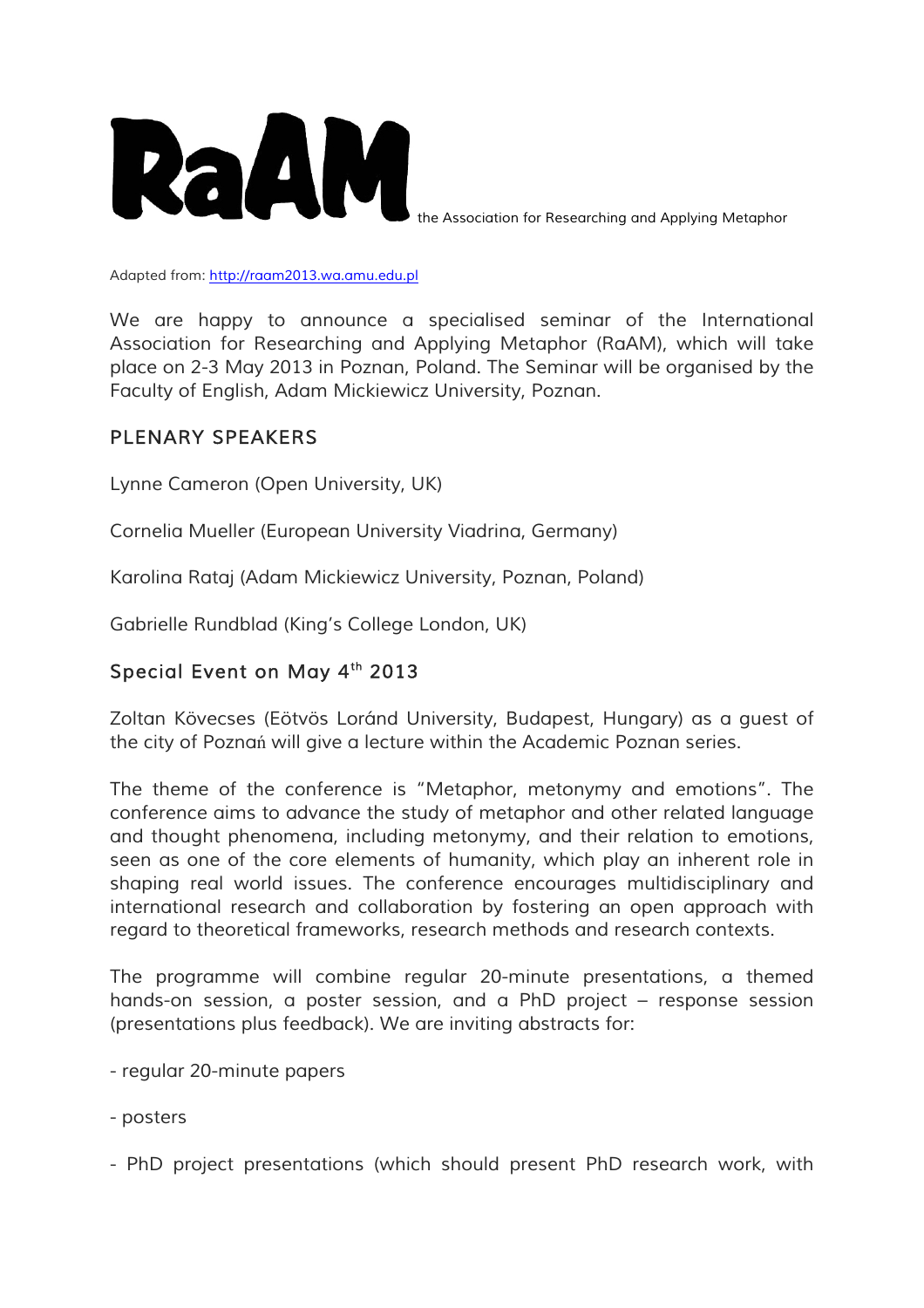*focus on data and methods)*

*Abstracts should be no more than 300 words (excluding references). Accepted PhD proposals for the PHD project – response session will have to be expanded to 2-3 thousand words to be presented to the discussants. The date for the submission of these expanded versions will later be announced. The language of the conference is English. All submissions will be reviewed by an international scientific committee.*

*Abstracts should be submitted via the online submission system EasyChair. Please follow the instructions on how to create a new user account. Once you are registered, you will be able to log on, create your abstract, modify it as necessary, and submit it.*

*The deadline for all abstracts is extended till 31 January 2013. Notification of acceptance decisions will be sent by 25 March 2013. Registration is now open – please visit our website for details concerning the registration process and abstract submission at raam2013.wa.amu.edu.pl. Please note all presenting delegates will need to complete the registration process 2 weeks before the conference.*

*Looking forward to seeing you in Pozna*ń*!*

# *RaAM 2013 Organising Committee*

*Sylwia Wojciechowska*

*Ewa Biernacka*

*Konrad Juszczyk*

*Anna Hebda*

*Karolina Krawczak*

*Paula Ogrodowicz*

## *RaAM 2013 Scientific Committee*

*Ewa Biernacka*

*Alan Cienki*

*Katarzyna Dziubalska-Ko*ł*aczyk*